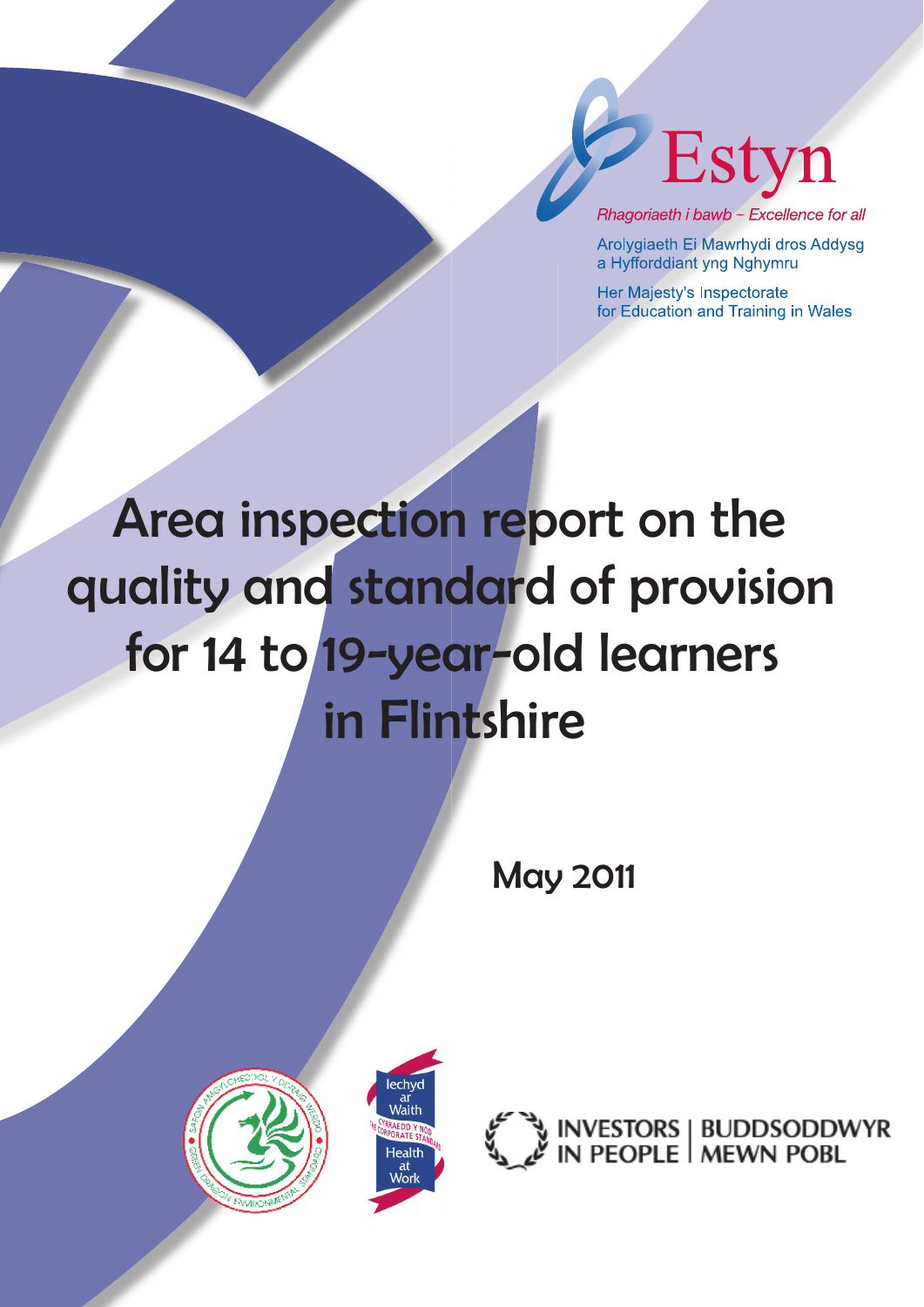The purpose of Estyn is to inspect quality and standards in education and training in Wales. Estyn is responsible for inspecting:

- $\lambda$  nursery schools and settings that are maintained by, or receive funding from, local authorities;
- $\lambda$  primary schools:
- A secondary schools;
- A special schools;
- $\blacktriangle$  pupil referral units;
- $\overline{\phantom{a}}$  independent schools;
- $\blacktriangle$  further education;
- $\lambda$  adult community-based learning;
- $\lambda$  youth support services;
- $\lambda$  vouth and community work training;
- $\lambda$  local authority education services;
- $\lambda$  teacher education and training;
- work-based learning;
- $\lambda$  careers companies;
- $\lambda$  offender learning; and
- $\lambda$  the education, guidance and training elements of the Department for Work and Pensions funded training programmes.

Estyn also:

- $\lambda$  provides advice on quality and standards in education and training in Wales to the National Assembly for Wales and others; and
- A makes public good practice based on inspection evidence.

Every possible care has been taken to ensure that the information in this document is accurate at the time of going to press. Any enquiries or comments regarding this document/publication should be addressed to:

Publication Section Estyn Anchor Court Keen Road **Cardiff** CF24 5JW or by email to [publications@estyn.gov.uk](mailto:publications@estyn.gov.uk)

This and other Estyn publications are available on our website: [www.estyn.gov.uk](http://www.estyn.gov.uk/)

**This document has been translated by Trosol (English to Welsh)**

**© Crown Copyright 2011: This report may be re-used free of charge in any format or medium provided that it is re-used accurately and not used in a misleading context. The material must be acknowledged as Crown copyright and the title of the document/publication specified.**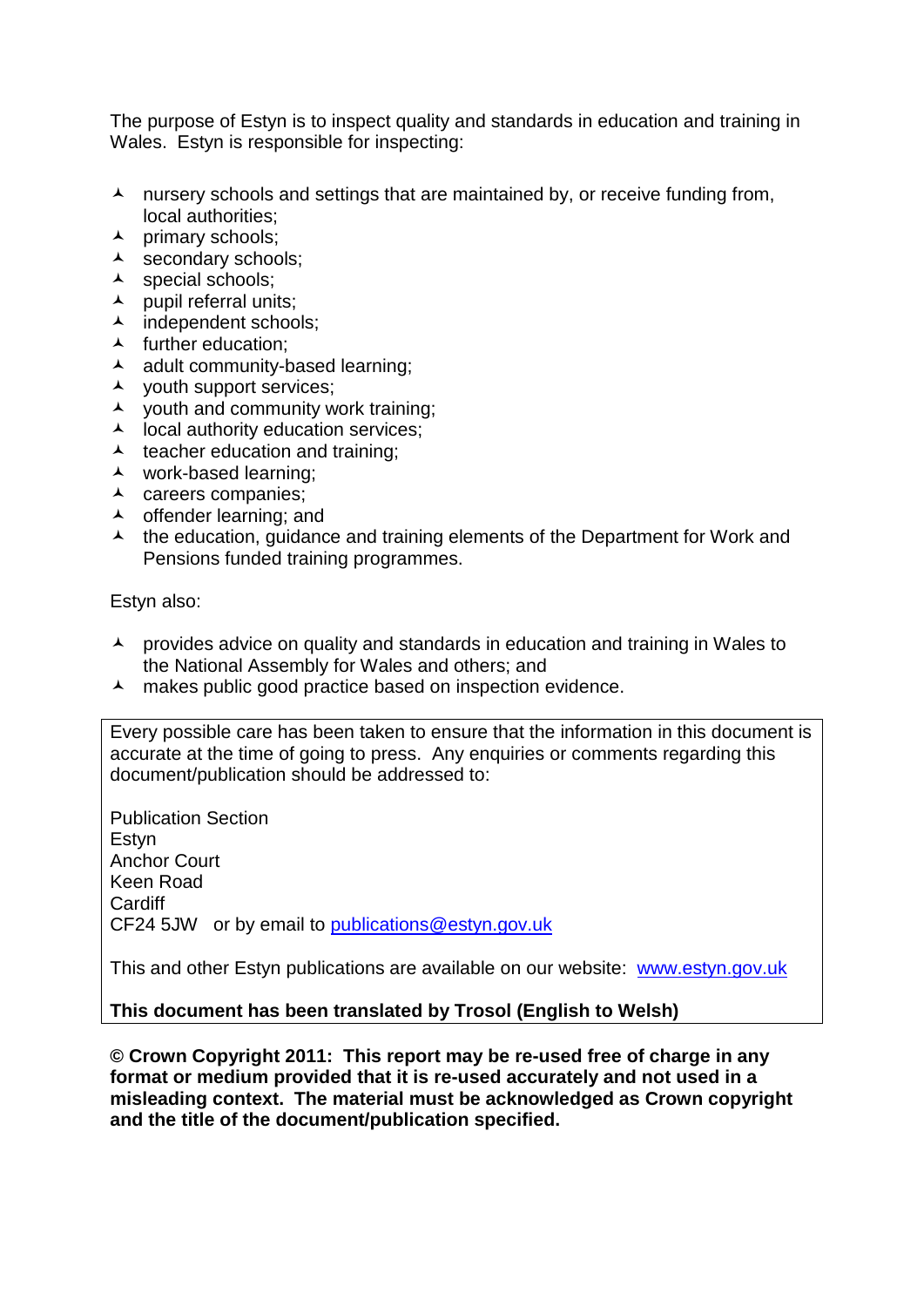# **Contents** Page

| About the area                                                                                                                              | 1                   |
|---------------------------------------------------------------------------------------------------------------------------------------------|---------------------|
| Social and economic features<br>Pattern of provision<br>Participation of 16 to 19-year-olds in education and training                       | 1<br>$\overline{2}$ |
| <b>Summary</b>                                                                                                                              | 3                   |
| The area provision's current performance<br>The area provision's prospects for improvement                                                  | 3<br>3              |
| <b>Recommendations</b>                                                                                                                      | $\overline{4}$      |
| <b>Main findings</b>                                                                                                                        | 5                   |
| Key Question 1: How good are outcomes?<br>Key Question 2: How good is provision?<br>Key Question 3: How good are leadership and management? | 5<br>6<br>8         |
| Appendix 1: Evidence base for the inspection                                                                                                |                     |

# **Appendix 2: The inspection team**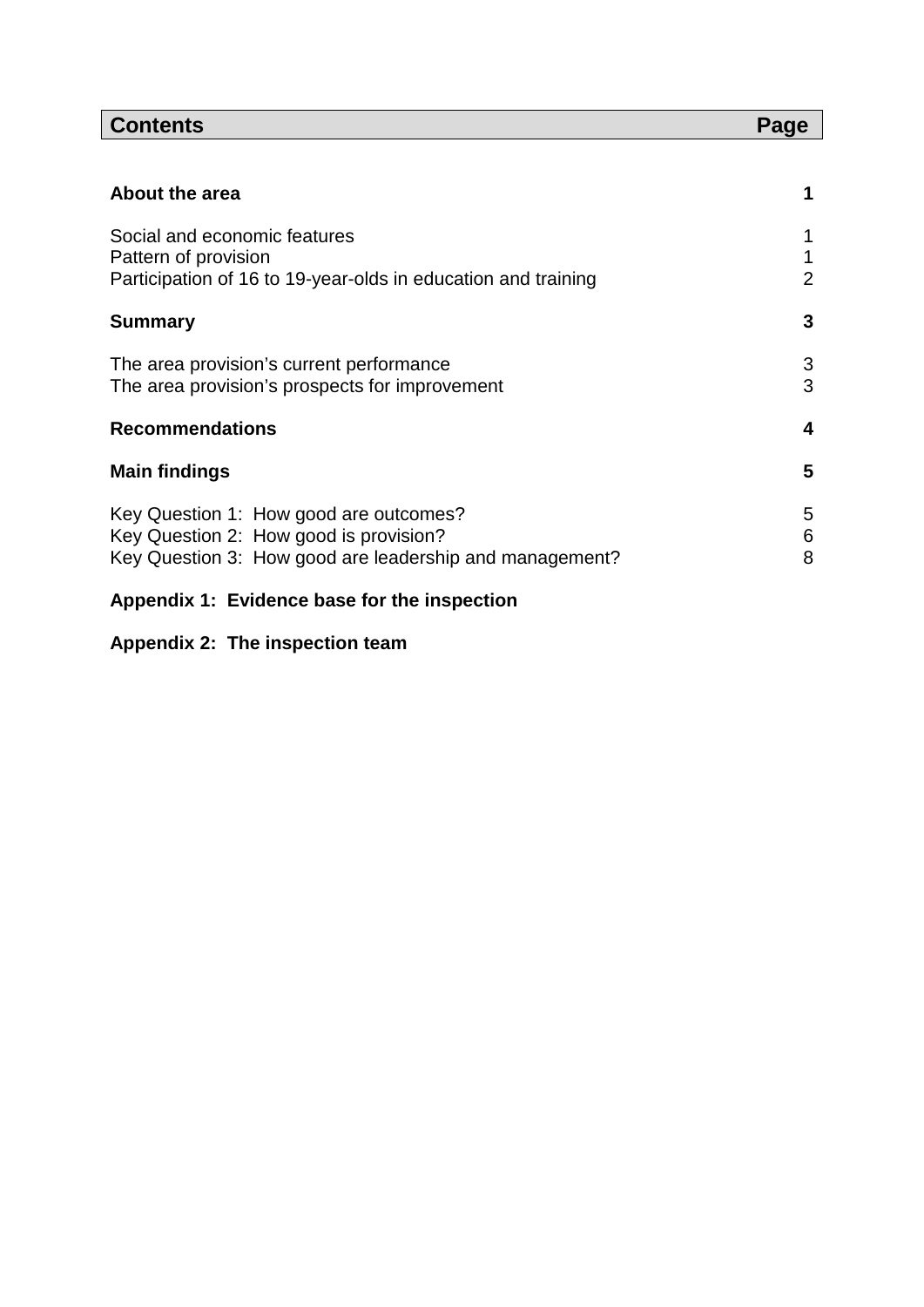#### **Introduction**

Estyn carries out area inspections under section 83 of the Learning and Skills Act 2000. This states that, if asked to do so by the National Assembly, the Chief Inspector for Education and Training for Wales must inspect:

- the quality and availability of a specified description of education or training, in a specified area in Wales, for persons who are aged [1](#page-3-0)5<sup>1</sup> or over;
- the standards achieved by those receiving that education or training; and
- whether the financial resources made available to those providing that education and training are managed efficiently and used in a way which provides value for money.

The Chief Inspector may, without being asked to, conduct such an inspection.

Section 84 of the Act empowers the National Assembly to direct a local authority (LA) whose area is wholly or partly in the area covered by the report to prepare a written statement of the action it proposes to take in the light of an area inspection report published by the Chief Inspector. In preparing such a statement, the LA must consult with such persons as the National Assembly may direct. The action plan must be published within 50 days. Estyn will evaluate the action plan and approve it if it clearly addresses the issues identified in the report and indicates how improvement is to be achieved. Estyn may also ask specific providers to prepare action plans in relation to matters that lie within their responsibility. The LA must copy action plans to the Welsh Assembly Government.

Her Majesty's Inspectors for Education and Training in Wales and/or additional inspectors conduct inspections. A nominee representing the providers is also a member of the inspection team, but the nominee does not take part in discussions about grading.

The inspection team used the common inspection framework for the area inspection, supported by handbooks of guidance for area inspections and for each sector inspected. These documents are available on the Estyn website at [www.estyn.gov.uk.](http://www.estyn.gov.uk/)

Estyn applies one of the following judgements to each key question of the common inspection framework:

Excellent – Many strengths, including significant examples of sector-leading practice

Good – Many strengths and no important areas requiring significant improvement

Adequate – Strengths outweigh areas for improvement

Unsatisfactory – Important areas for improvement outweigh strengths

<span id="page-3-0"></span> $1$  Section 83 (11) provides that 'persons who are aged 15' includes persons for whom education is being provided at a school who will attain that age in the current school year.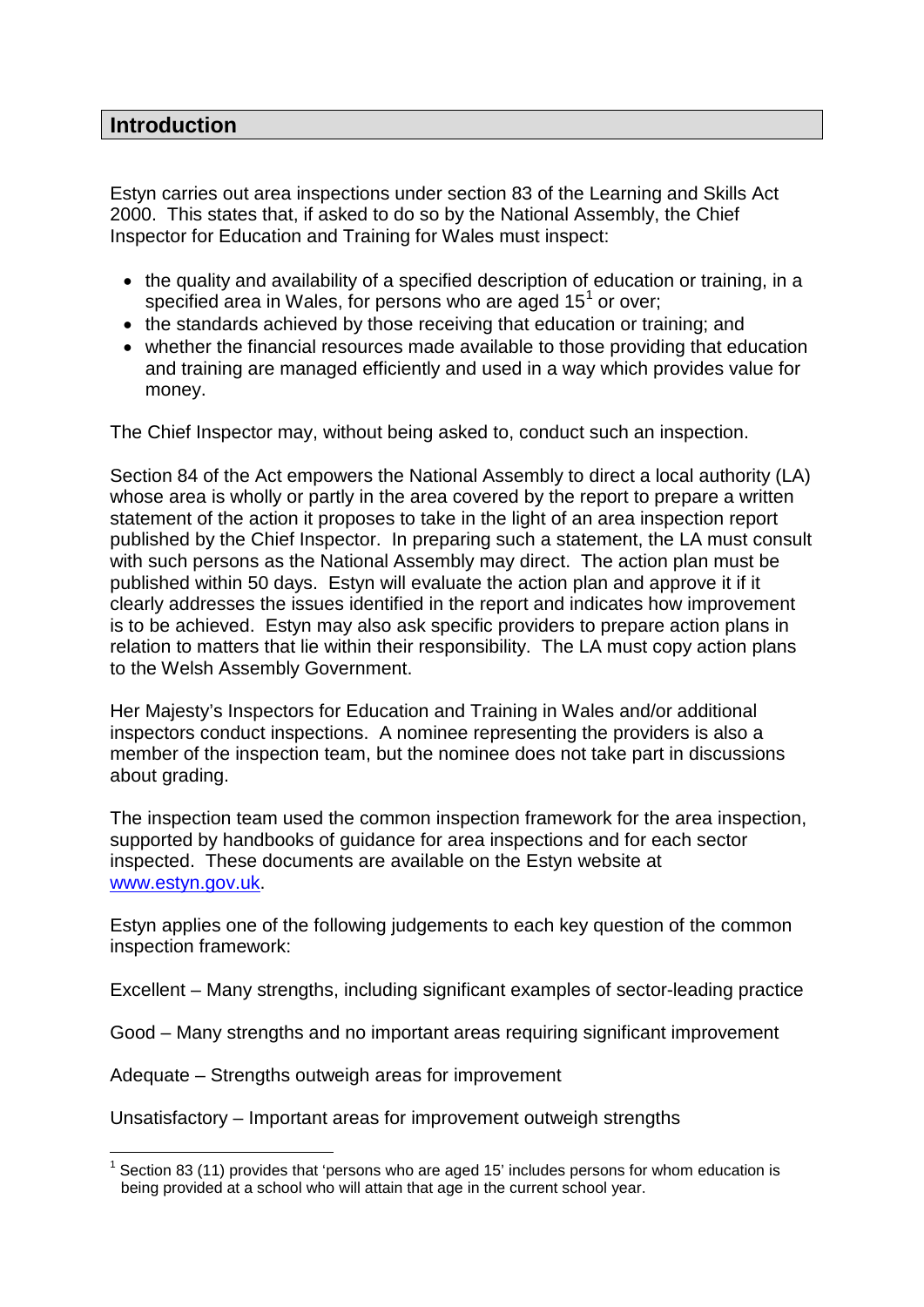#### **About the area**

#### **Social and economic features**

Flintshire has a population of about 148,900, which is projected to increase to over 152,000 by 2033. Two-thirds of the population lives in the major settlements of Deeside, Buckley, Flint, Holywell, Mold and Saltney. In 2001, 14.1% of the population spoke Welsh, compared to the Wales figure of 20.5%.

Flintshire has a very low level of minority ethnic population, with just over 1% of pupils in Flintshire schools from minority ethnic backgrounds. There has been a recent increase in the number of people coming from Poland and other European countries to live and work in Flintshire.

Levels of deprivation in Flintshire are lower than those in two-thirds of other areas in Wales according to the Welsh Index of Multiple Deprivation. However, Higher Shotton and Greenfield are among the 10% most deprived wards in Wales. The proportion of pupils eligible for free school meals in secondary schools Flintshire in 2010 was 11.0%, compared with the Wales figure of 17.1%.

Flintshire has the highest employment rate of any authority in Wales. It has a significant and prosperous industrial heartland and the area is known for its internet companies. However, 16% of residents are in low-skilled, low-paid occupations and the area has a low number of people with degree or equivalent qualifications.

#### **Pattern of provision**

Flintshire has 13 secondary schools, including one specialist school and one Welsh-medium school. One of the secondary schools, Argoed High School in Mynydd Isa, caters for 11 to 16-year-old learners only. The Portfolio Pupil Referral Unit comprises of seven bases which combine to provide provision for key stage 3 and key stage 4 learners with behavioural, emotional and social difficulties.

Deeside College delivers further education provision from two sites in Flintshire. Following the recent reconfiguration, Coleg Llysfasi in Denbighshire is now part of Deeside College. Almost all work-based learning provision is delivered by Deeside College and North Wales Training.

There is extensive collaborative working between providers to extend the range of courses on offer at key stage 4. Learners from all Flintshire secondary schools have access to this collaborative provision. At post-16, four schools are involved in the long established Deeside Consortium in the north of the county. In the south, schools are working collaboratively with the college to deliver a post-16 local curriculum for 2011-2012. This will include courses delivered on the Deeside Llysfasi campus.

The Welsh-medium secondary school, Ysgol Maes Garmon, works in partnership with Ysgol Morgan Llwyd in Wrexham and Deeside College to extend Welsh-medium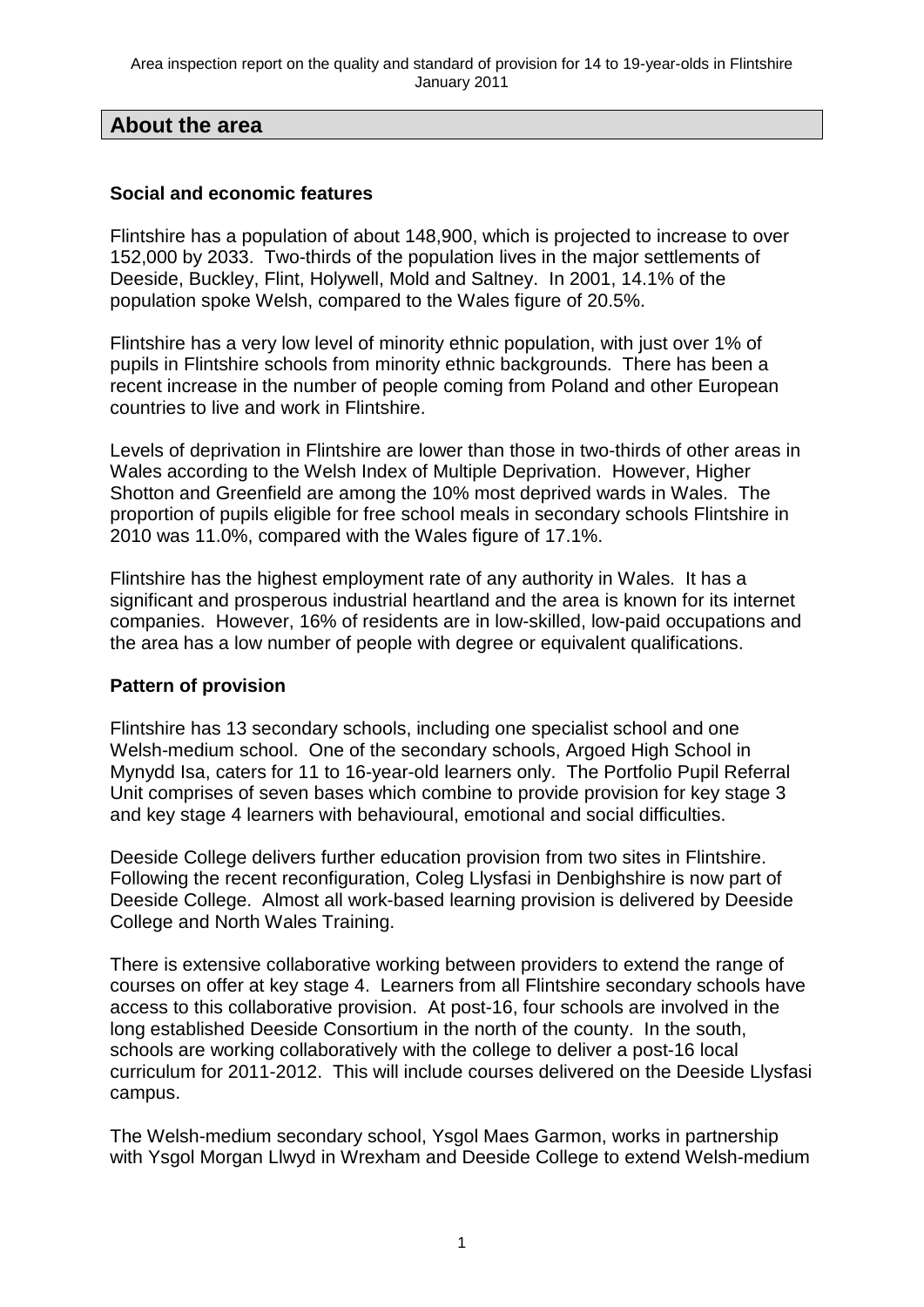provision. It is also involved with the forum that is working to extend Welsh-medium provision across northern Wales.

In 2009, the percentage of unfilled places in Flintshire secondary schools was 11.6%, compared with the Wales figure of 15.9%.

#### **Participation of 16 to 19-year-olds in education and training**

In 2009, 83.6% of Year 11 learners continued in full-time education, compared with 82.2% in Wales as a whole. The proportion of Year 11 leavers in 2009 not in education employment or training was 3.7% compared with the Wales figure of 5.7%, Flintshire's figure ranking as the third lowest of those for Wales local authorities. Unverified data indicates that there was a further reduction in the proportion of young people not in education employment or training in 2010 to 2.8%.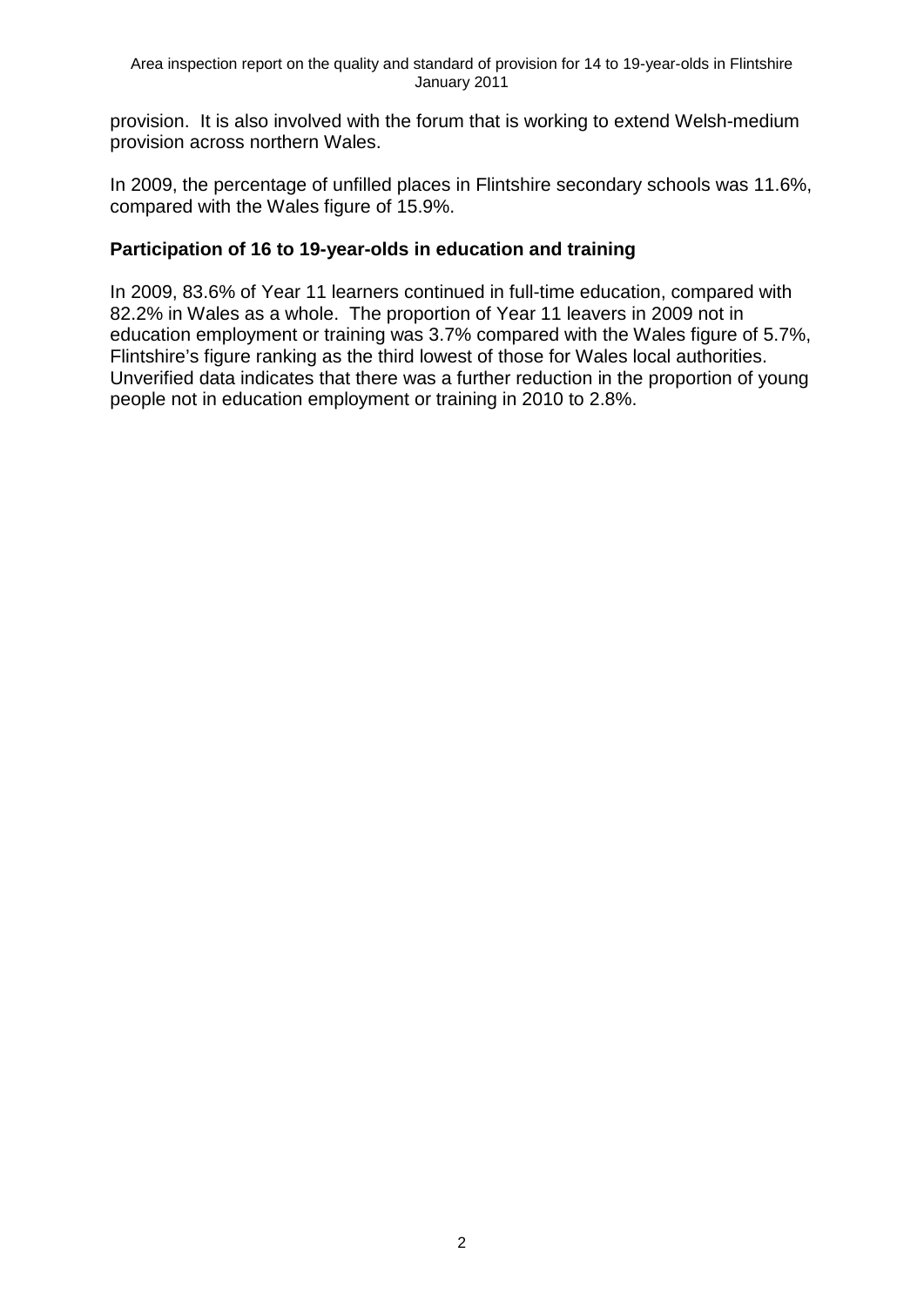#### **Summary**

| The area provision's current performance       | Good |
|------------------------------------------------|------|
| The area provision's prospects for improvement | Good |

Current performance is good because of:

- good attainment of 14 to 19-year-old learners;
- high levels of learner participation, attendance rates, and the high proportion of 16-year-olds continuing in education and training or moving on to employment;
- developing collaboration between schools and other sectors to widen the range of courses on offer to learners;
- well-developed partnership working to provide a wide range of non-formal and informal learning activities; and
- good quality support for learners, targeted to meet specific needs and providing learners with informative advice on the options available to them.

Prospects for improvement are good because of:

- a strong commitment by partners and stakeholders to partnership working, built on firm foundations through extensive consultation and engagement;
- a clear understanding of the challenges that lie ahead and a strong commitment to changing the current pattern of provision at post-16;
- a good track record in developing collaboration between providers and sectors;
- well-developed quality assurance procedures, resulting in a clear and accurate understanding of current performance and areas in need of improvement; and
- the way self-evaluation processes inform improvement planning.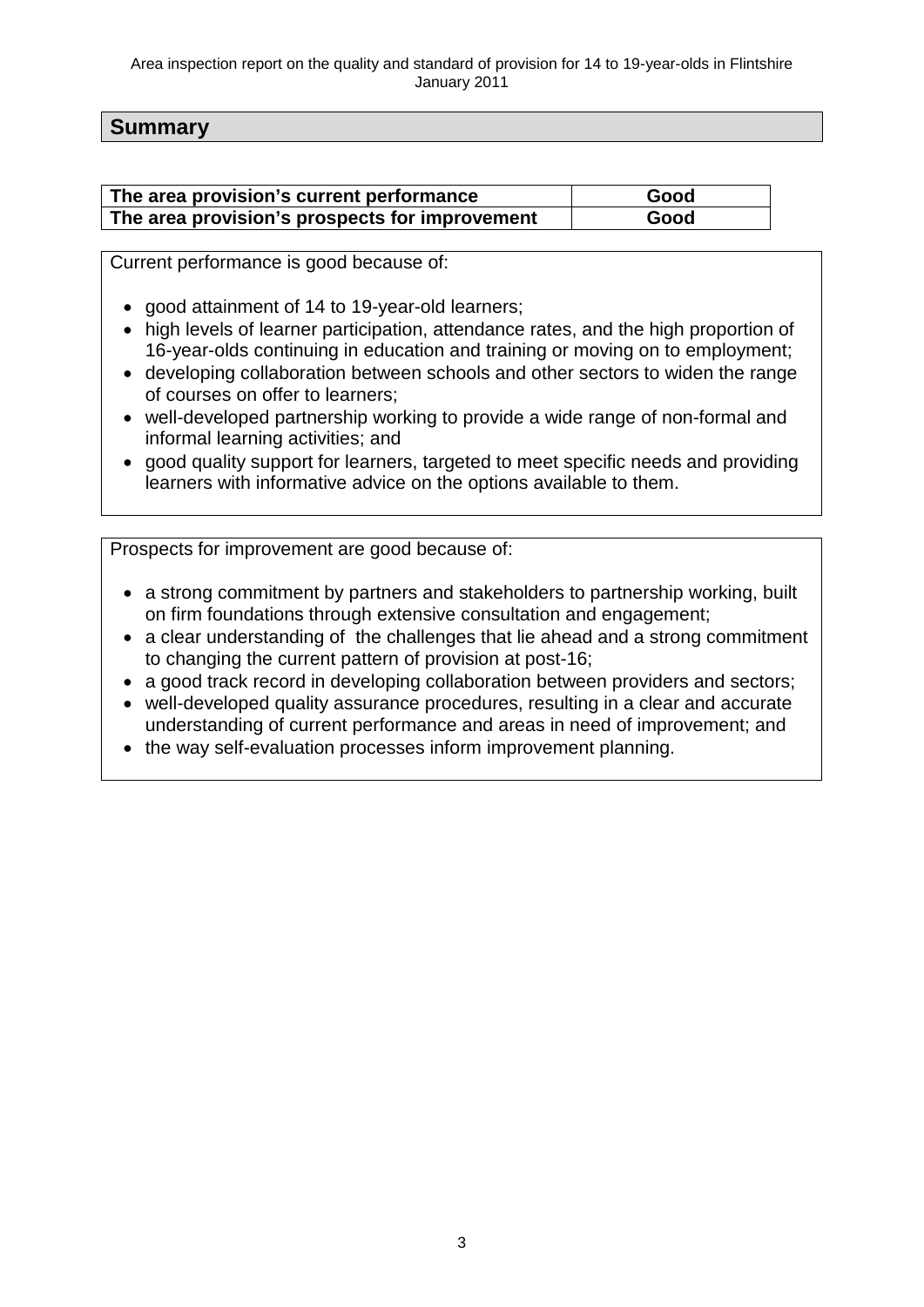#### **Recommendations**

In order to improve standards and the quality of provision for 14 to 19-year-old learners in Flintshire further, the local authority and providers of education and training need to work together to:

- R1 rationalise provision for 16 to 19-year-old learners to eradicate unnecessary small classes and duplication;
- R2 secure further improvements in the attainment of learners in schools at key stage 4 and especially post-16;
- R3 continue to extend post-16 Welsh-medium provision in Deeside College and North Wales Training, and increase participation levels, so that more learners continue with Welsh-medium learning and assessment at post-16;
- R4 extend across all providers the good practice in the quality assurance of collaborative provision; and
- R5 develop further the way the network centrally collates and uses data and other information to inform strategic planning and to facilitate the evaluation of impact and progress.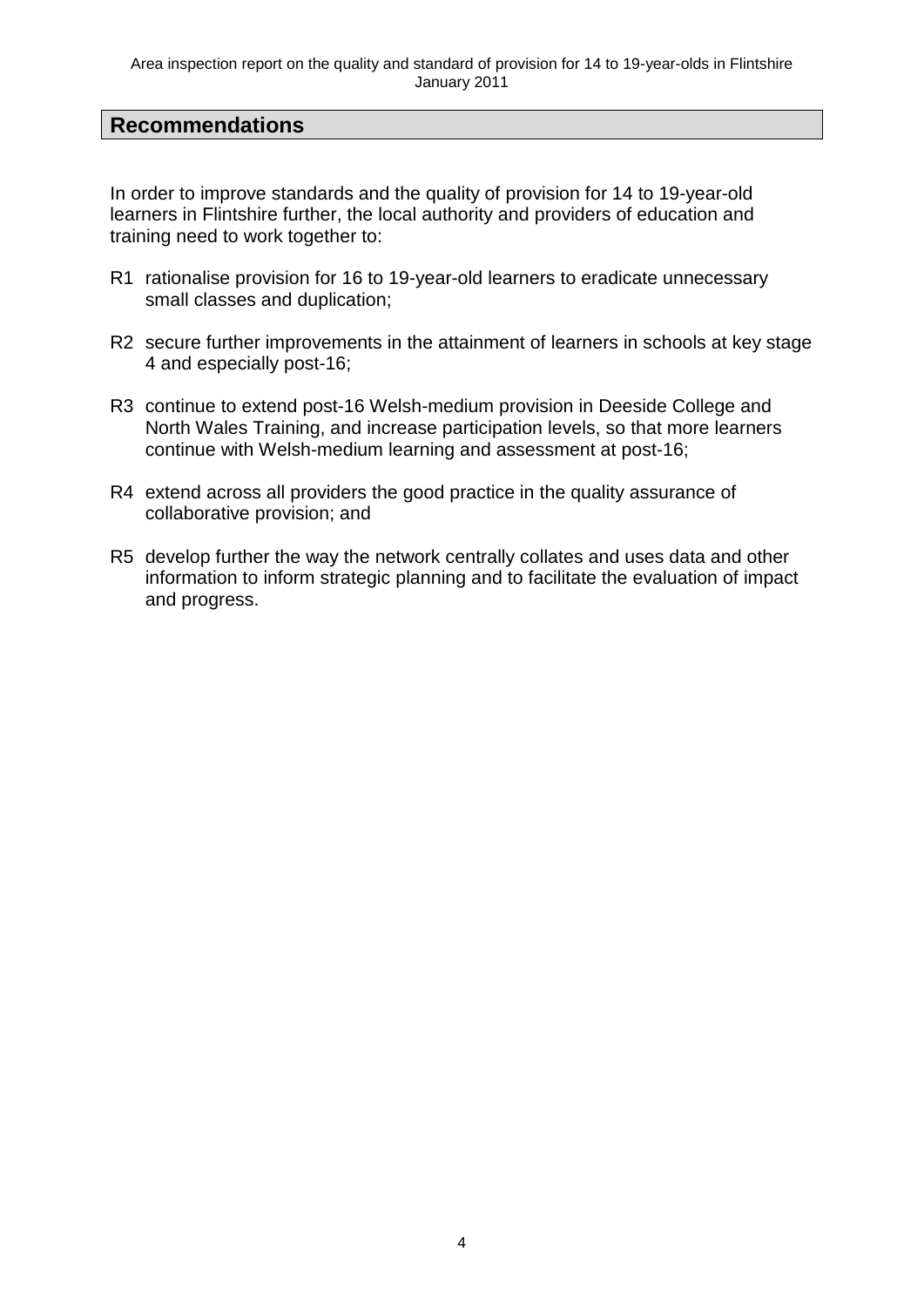#### **Main findings**

Over the last three years there has been a significant trend of improvement in the performance of Flintshire secondary schools at key stage 4. The proportion of learners that attained the level [2](#page-8-0) threshold<sup>2</sup> including English or Welsh and mathematics was the second highest in Wales in 2009 and the best in Wales in 2010. Flintshire was also the highest performing local authority in Wales in the core subject indicator<sup>[3](#page-8-1)</sup> and the level 1 threshold<sup>[4](#page-8-2)</sup> in 2010. Performance in the average wider points score<sup>[5](#page-8-3)</sup> has also improved but remains below the average for Wales. Not enough learners attain A\* and A grades in GCSE at key stage 4.

The general improvement in attainment is reflected in better performance when comparing Flintshire secondary schools with similar schools across Wales in terms of levels of free school meals. In 2010, around two-thirds of Flintshire schools were in the top half of similar schools in terms of the proportion of pupils achieving the level 2 threshold including English or Welsh and mathematics. However, the proportion of learners achieving the level 2 threshold and the average wider points score has been below expectations for the three-year period up to 2009<sup>[6](#page-8-4)</sup>.

In schools, the proportion of post-16 learners achieving the level 3 threshold<sup>[7](#page-8-5)</sup> has been around the Wales average over the past three years. The average wider points score<sup>[8](#page-8-6)</sup> has improved, but is still well below the Wales average. Not enough learners gain A\* and A grades in A level.

Outcomes in Deeside College are consistently well above national comparators and expectations. In 2010, attainment in Deeside College was the second highest in Wales and the highest of all general further education colleges. Learners studying A levels at Deeside College achieve good outcomes, with many learners attaining higher than expected grades. Across work-based learning provision, the rates at which learners gain their full qualification frameworks and other qualifications compare well with national comparators and benchmark data.

In 2010, there was an increase in the number of Flintshire learners in schools gaining key skills qualifications, particularly at post-16. However, there are still too few learners gaining key skills qualifications in schools. Entry levels and outcomes in key skills qualifications at Deeside College are good.

<span id="page-8-1"></span><span id="page-8-0"></span><sup>&</sup>lt;sup>2</sup> Equivalent to 5 GCSEs at grade A\* to C<br><sup>3</sup> The expected performance in English or Welsh, mathematics and science in combination, the core subjects of the National Curriculum

<span id="page-8-2"></span>subjects of the National Curriculum<br>  $\frac{4}{\pi}$  Equivalent to 5 GCSEs at grade A\* to G<br>  $\frac{5}{\pi}$  Comprising all externally approved qualifications at age 16

<span id="page-8-4"></span><span id="page-8-3"></span> $^6$  Data on performance against expectations for 2010 was not available at the time of the inspection.<br><sup>7</sup> Equivalent to passes in two A levels.

<span id="page-8-6"></span><span id="page-8-5"></span> $8$  Comprising all externally approved qualifications at age 18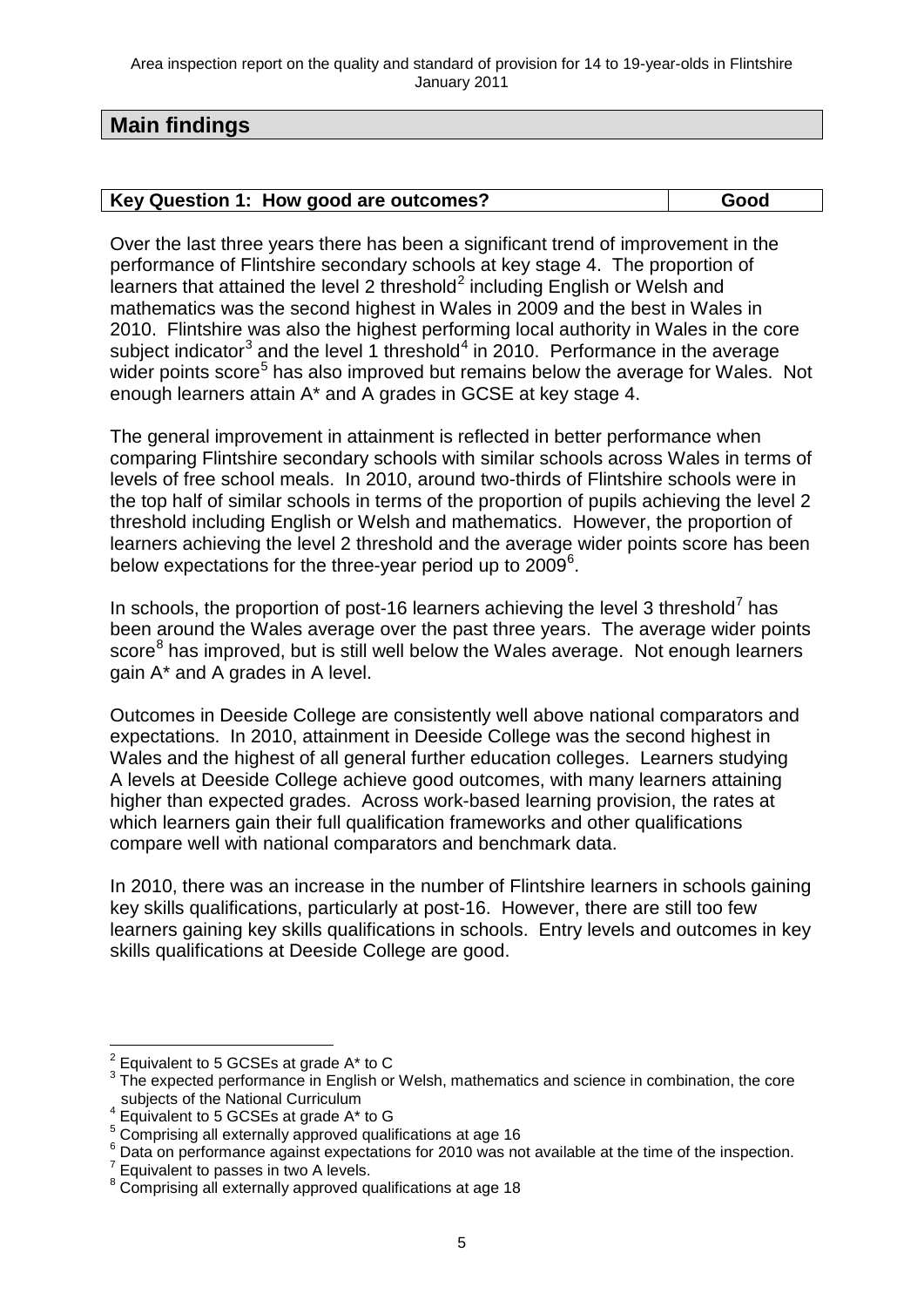The college has had the best Welsh Baccalaureate Qualification outcomes for any college in Wales for most of the past three years. $9$ 

The proportion of learners gaining a recognised qualification in Welsh at key stage 4 has been higher than the Wales average over the last three years. In 2009, the proportion of learners attaining level 2 in Welsh second language had improved and was similar to the Wales average. Not enough learners opt to continue with Welsh-medium provision and assessment at transition to Deeside College at post-16. Few work-based learners undertake part or all of their training in Welsh or bilingually.

A higher proportion of Year 11 pupils in Flintshire continue in full-time education than the Wales average. The proportion of Year 11 leavers not in education, employment or training has fallen and continues to be well below the Wales figure. Participation rates at Deeside College are good. Few learners leave the college with no qualifications.

In three of the last four years, attendance in Flintshire secondary schools has been the best in Wales. Attendance rates in Deeside College and North Wales Training are good.

The rates of permanent and fixed-term exclusions in Flintshire schools are around the Wales average. Local authority unverified data indicates that exclusion rates for key stage 4 learners are lower than the Wales figure. Exclusion rates at Deeside College are very low.

| Key Question 2: How good is provision? | Good |
|----------------------------------------|------|

#### **Learning pathways: Good**

All Flintshire secondary schools exceed the minimum requirements of the Learning and Skills (Wales) Measure<sup>[10](#page-9-1)</sup> for 14 to 16-year-old learners. There is a good range of general and applied courses and generally good opportunities for learners to progress to courses at higher levels.

Collaborative arrangements for provision at key stage 4 between schools and between schools and Deeside College are developing well. This year around a quarter of the key stage 4 learners in Flintshire are involved in a wide range of collaborative courses. Nearly all of these courses take place at the high-quality Learning Core Centre at Deeside College and they are well received by learners.

Post-16 learners generally have access to a wide range of courses that cover all domains<sup>[11](#page-9-2)</sup> and provide good opportunities for progression between levels. A total of eight secondary schools have recently introduced the Welsh Baccalaureate Qualification for 14 to 16-year-old learners. Deeside College and around two-thirds

<span id="page-9-0"></span>As many schools have only recently introduced the Welsh Baccalaureate Qualification, the proportion of learners that have gained accreditation is small.

<span id="page-9-1"></span><sup>10</sup> The Learning and Skills (Wales) Measure specifies the number and type of options that should be made available to 14 to 16-year-olds and to 16 to 18-year-olds.

<span id="page-9-2"></span><sup>11</sup> There are five domains: mathematics, science and all aspects of technology, business and management, services to people, creative arts and culture, and humanities and languages.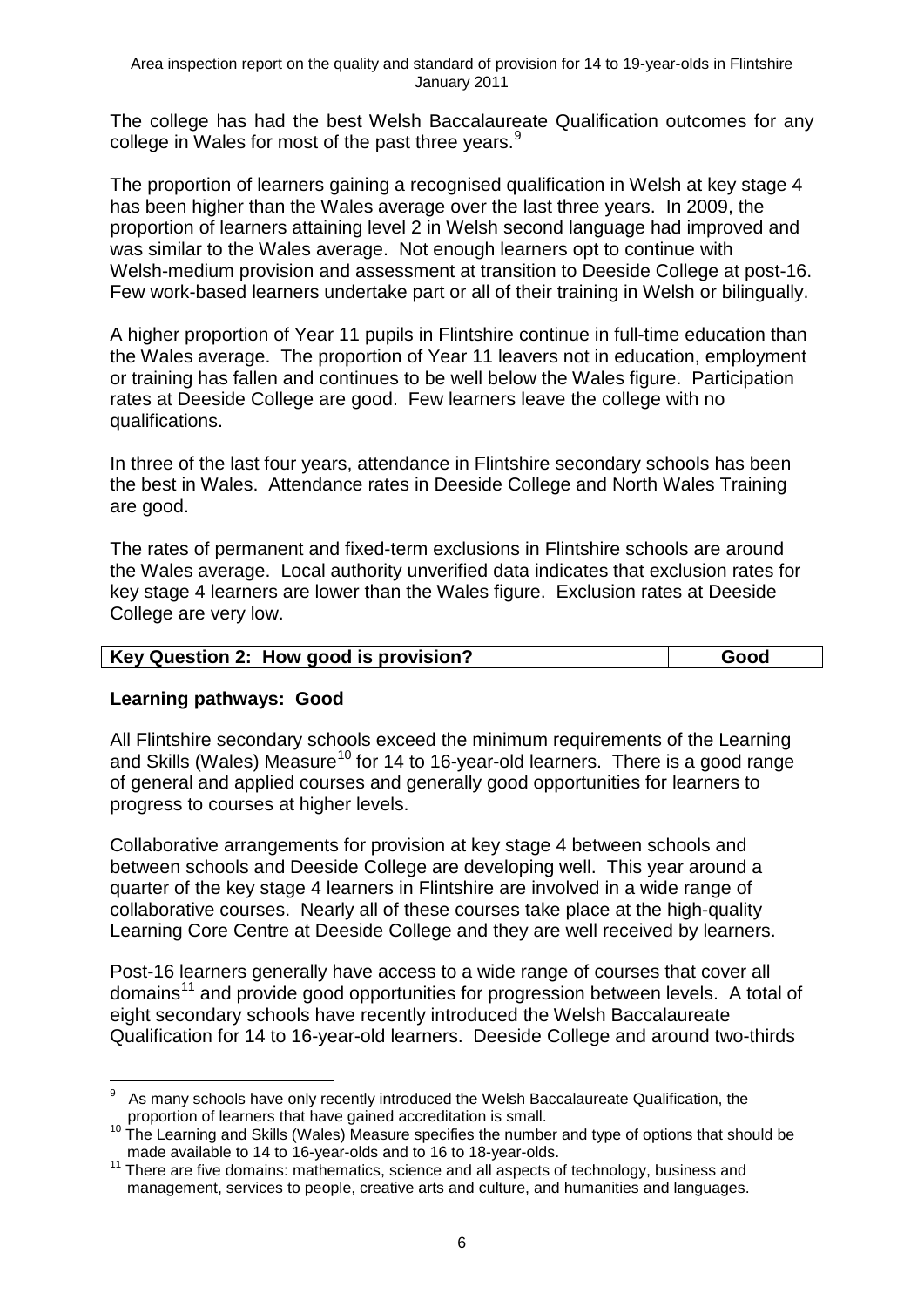of the schools offer the Welsh Baccalaureate Qualification at post-16. The college offers a very wide range of applied courses from entry level to level 3 and a few courses at level 4.

Learners in Ysgol Maes Hyfryd special school have good access to a range of courses at both key stage 4 and post-16. Learners have many opportunities to follow courses in mainstream classes. Deeside College offers entry level learners provision to develop their skills for life and work. Foundation courses at the college provide programmes to help promote independent living skills. The local authority works in close collaboration with other agencies and partners to provide courses and opportunities for learners of lower ability. The network supports a curriculum enrichment programme for learners who follow  $ASDAN<sup>12</sup>$  $ASDAN<sup>12</sup>$  $ASDAN<sup>12</sup>$  programmes in schools.

Partnership working with Ysgol Morgan Llwyd in Wrexham and Deeside College has enhanced the curriculum in Ysgol Maes Garmon and provided progression routes for Welsh-medium learners.

There are extensive opportunities in all providers for learners to access non-formal and informal learning activities. These include activities related to sports, volunteering, healthy living, personal development, entrepreneurship, employability and recreation. There are also many opportunities for learners to take part in community, cultural, sporting, aesthetic and creative activities. A wide range of partners contribute effectively to deliver and support these activities.

The work-related skills of learners are suitably developed through a range of activities. Nearly all 14 to 19-year-old learners, including those from the special school, access a good range of work-focused experiences. This includes activities such as enterprise challenges, 'Girls into Engineering' and business mentor initiatives.

All providers make appropriate provision for developing knowledge and understanding of Wales, Europe and the World. They provide well-planned personal and social education or tutorial programmes to develop knowledge and understanding of personal, social, sustainability and health issues.

The network provides support for an extensive collaborative programme of over 30 enrichment activities for more able and talented learners. Participation levels are high.

#### **Support for learners: Good**

The 14-19 network has made extensive use of funding to support the accredited training of learning coaching. The number of staff in Flintshire completing accredited learning coach training is well above the Wales average. Providers make effective use of learning coaching by targeting support on the needs of individual learners.

Learners have access to personal support through well-established pastoral care and personal welfare arrangements. Providers work well with the local authority and a

<span id="page-10-0"></span> $12$  ASDAN is a curriculum development organisation and awarding body offering programmes and qualifications that promote skills for learning, employment and life.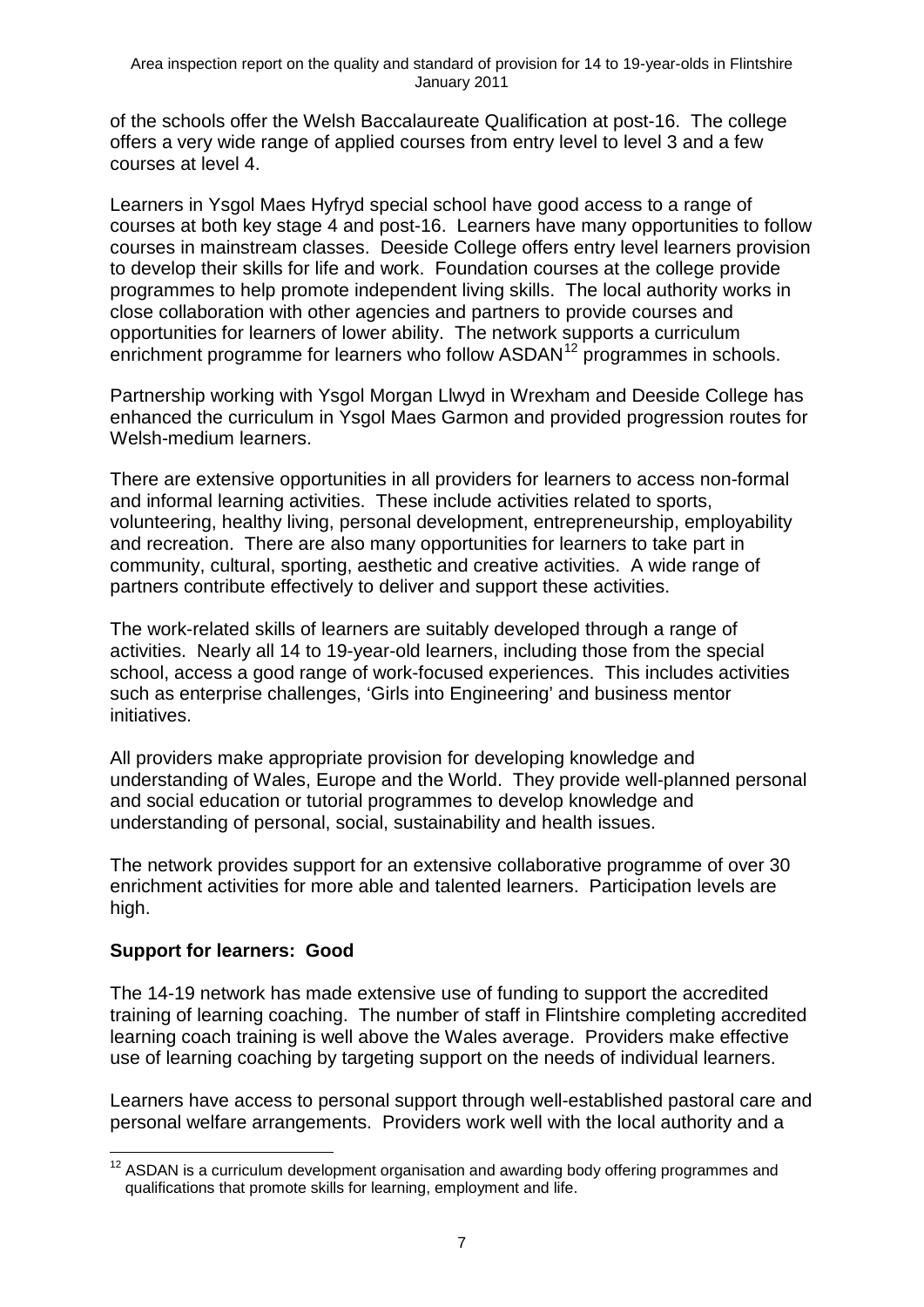range of agencies to ensure that all learners have access to support. This has had a beneficial impact on the wellbeing of learners.

The Youth Service, in partnership with Careers Wales, makes a significant contribution to the programme of support for learners identified as being at risk of becoming young people not in employment, education or training. Effective partnership working between inclusion welfare officers and schools across Flintshire has contributed to a clear pattern of improvement in attendance and behaviour in secondary schools.

There are effective arrangements for providing learners with access to careers advice, guidance and support. Schools offer appropriate impartial advice and guidance to learners regarding choices at 14 and 16 for the courses offered in school. The college provides comprehensive information to help prospective learners choose suitable courses. Taster courses and open evenings give learners valuable opportunities to gain firsthand experience of the college courses. All learners have access to good quality online information about post-16 provision to help inform their choices.

The new options brochure developed jointly by Deeside College and schools in the south-Flintshire consortium for September 2011 reflects the increasingly collaborative approach to providing learners with clear information about the range of options available to them.

| Key Question 3: How good are leadership and management? | Good |  |
|---------------------------------------------------------|------|--|
|---------------------------------------------------------|------|--|

#### **Leadership and partnership working: Good**

There has been good progress in helping providers and sectors to work together effectively to offer a wider range of courses for learners at key stage 4 and post-16. The shape of this collaborative provision reflects different approaches and partnership arrangements to meet specific needs across the network. The work of the network has focused on maximising the offer for learners and not just meeting the minimum requirements of the Learning and Skills (Wales) Measure.

The network has a shared vision and a clear focus on providing the best learning experiences for young people in Flintshire through sustainable collaborative structures. It is making a significant contribution to improving provision for 14 to 19-year-old learners in Flintshire. The development of the Learning Core Centre has been particularly successful in supporting the development of partnerships.

The network engages and co-ordinates effectively the contribution of its wide range of partners. It has developed a strong sense of partnership and trust based on regular communication and extensive consultation and involvement. The monthly 'provider days' promote collaborative working and help partners to develop an understanding of their contribution to the work of the network. There are high levels of stakeholder engagement, such as in the co-ordinated approach to assuring the quality of provision and the planning for improvement.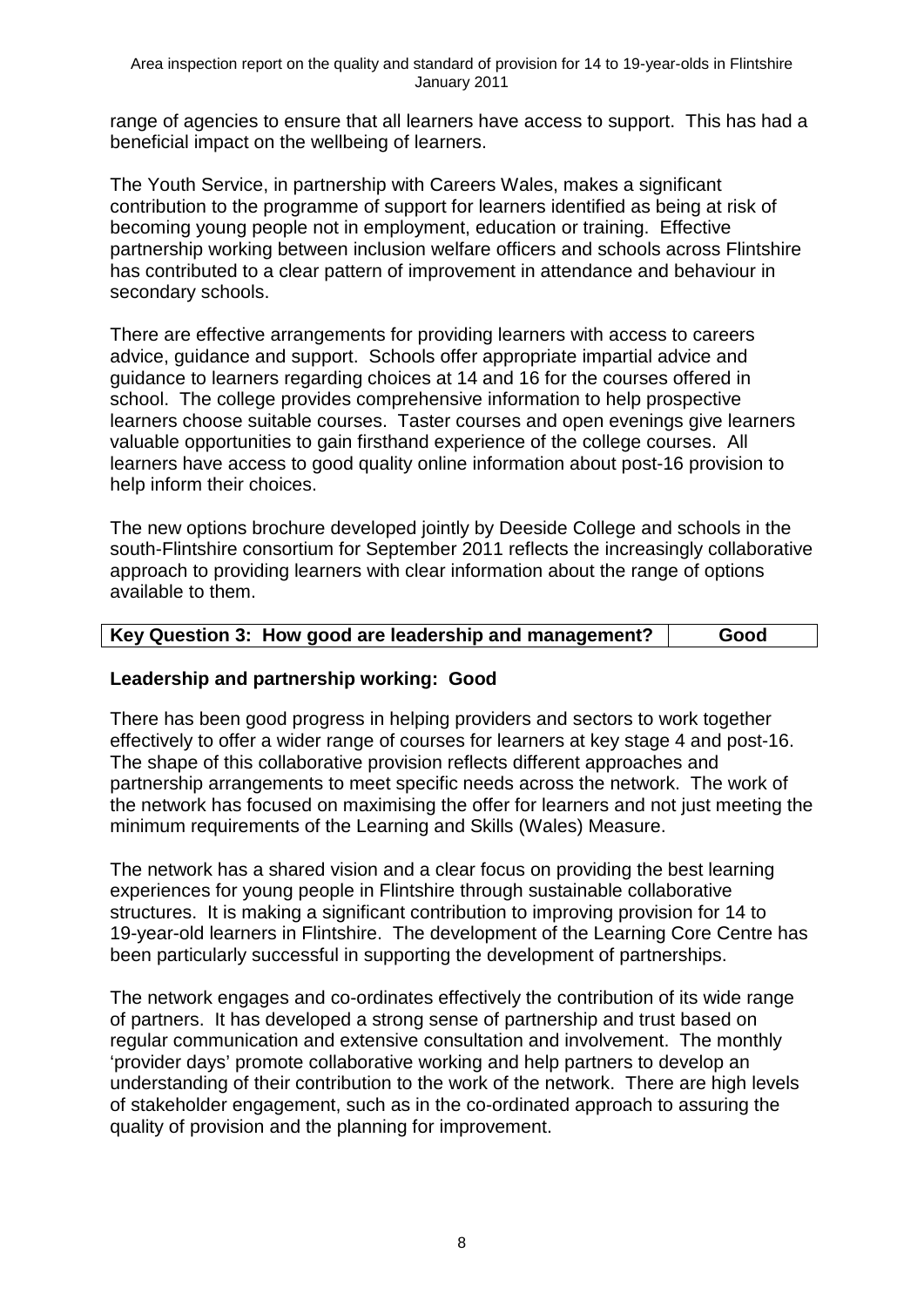The network has established a number of sub-groups and steering groups to take responsibility for different strands of work. Network members and providers are clear about their roles and responsibilities within formal partnerships. These are set out in the 14-19 Provision Flintshire Partnership Arrangement, which is agreed and signed by all learning settings and reviewed annually.

Regular meetings of provider curriculum leaders take place to help support the planning of collaborative activities and to develop quality assurance procedures. The group focuses well on the need to increase learner choice and improve outcomes through their own provision and through collaboration. The group also gives careful attention to the need to plan for sustainability of provision and projects.

Overall, partners share resources effectively and use these well to extend learners' choice and enrich their learning opportunities. The development of the Principal Learning route for engineering is based on a collaborative approach, with Deeside College delivering the programme and participating schools responsible for the Welsh Baccalaureate element.

Employer engagement in the network is good. This includes effective links with employers at both strategic level and operational level. The network has engaged employer representation from the start and this has proved beneficial to learners. There is strong employer support for the Principal Learning qualification in engineering.

There are effective links between the local authority's Children and Young People's Partnership and the network to ensure a coherent approach to the planning and delivery of provision for young people in Flintshire. The youth support service makes a valuable contribution to the work of the network, for example through its range of programmes to assist individuals and groups to remain within mainstream education and gain formal accreditation.

#### **Improving quality: Good**

The network has made good progress in developing effective arrangements to assure quality. The network's quality sub-group maintains a clear overview of self-evaluation systems, making good use of a wide range of information.

There is a strong commitment to evaluating the quality of collaborative provision, and responsibilities have been clearly defined. Comprehensive service level agreements for assuring quality are in place and reviewed annually. The network receives regular updates from the sub-groups about the progress they are making in the work that they are leading. The quality system has informed decision-making and promoted change in relation to the withdrawal of courses or the movement of provision within the network consortium. Consortium groups have adopted the same procedures to support consistency in the quality of delivery of collaborative provision. However, there is a degree of variability in the rigour of quality assurance at consortium level.

The network makes extensive use of learner voice to inform its quality assurance processes. The two most recent surveys of learners' views have usefully been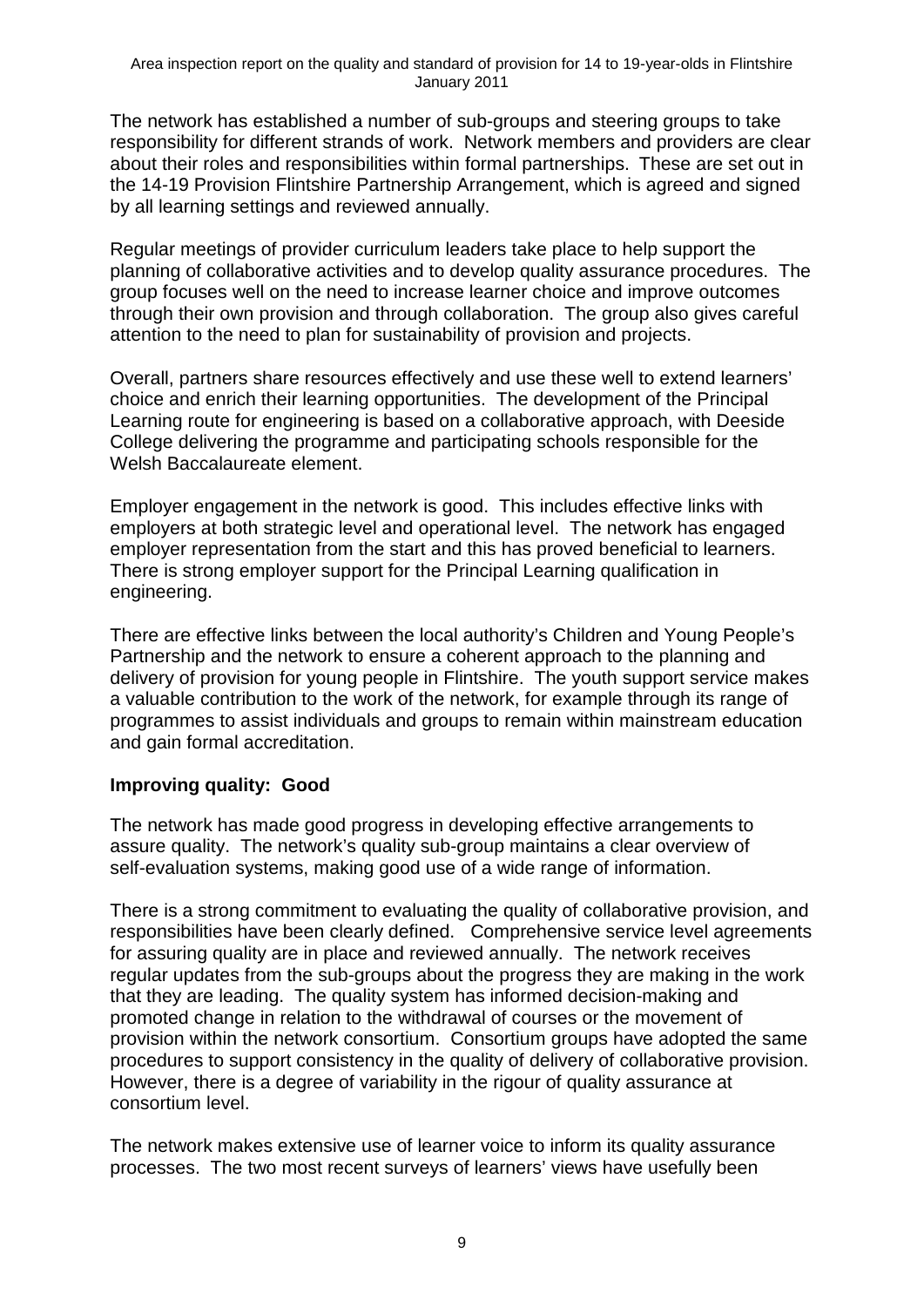supplemented by discussions with focus groups of learners to fully explore the detail behind the quantitative data contained in the surveys.

The network undertakes a thorough annual self-evaluation exercise. All network members contribute fully to the self-evaluation process and have clear ownership of the self-evaluation report and the resulting development plan. The current self-evaluation report is a detailed document based on Estyn's inspection framework. It is comprehensive and evaluative and provides a realistic, self-critical view of the work and progress made by the network. The judgements awarded in the selfevaluation report match those awarded by the Estyn inspection team. The report makes extensive use of a wide range of evidence relating to all aspects of the work of the network. However, it is not informed by an overview of provision relating to the quality of teaching and progress in improving the cost-effectiveness of provision.

There are effective arrangements in place to ensure that issues emerging from quality assurance inform development planning and Area Network Development Plan objectives. Areas for development included in the self-evaluation report are clearly linked to the network's Quality Improvement Plan for 2010-2011.

#### **Resource management: Adequate**

The general pattern of provision and outcomes at key stage 4 represent good value for money. The average funding per pupil in Flintshire is the sixth lowest in Wales. Good progress has been made in widening curriculum options for learners through collaboration between providers, and outcomes have improved significantly. Provision and outcomes for post-16 learners at Deeside College and work-based learning also offer good value for money.

The long-established post-16 collaboration by the four secondary schools in the Deeside Consortium has resulted in increasing the total number of options to learners while ensuring the cost-effectiveness of the provision. In other parts of Flintshire, there is not enough flexibility to allow learners to study a combination of courses with more than one provider.

The current pattern of post-16 provision in schools is unsustainable. Around half of Flintshire secondary schools have too many small post-16 classes. In around a quarter of schools, as many as one in four post-16 classes have fewer than five learners. There is also unnecessary duplication of courses on offer in a few schools.

The network has a clear understanding of the challenges it faces in relation to improving the cost-effectiveness of post-16 provision in schools by removing duplication and small classes. The local authority's Strategic Outline Case for the transformation of post-16 provision demonstrates the need for far-reaching and radical change across the post-16 infrastructure. It takes good account of issues relating to sustainability and highlights potential efficiency gains. However, as yet, there are no firm proposals in place regarding the reorganisation of post-16 provision in schools.

Staffing, accommodation and learning resources in individual providers are generally well matched to provision. Accommodation and resources within the college are very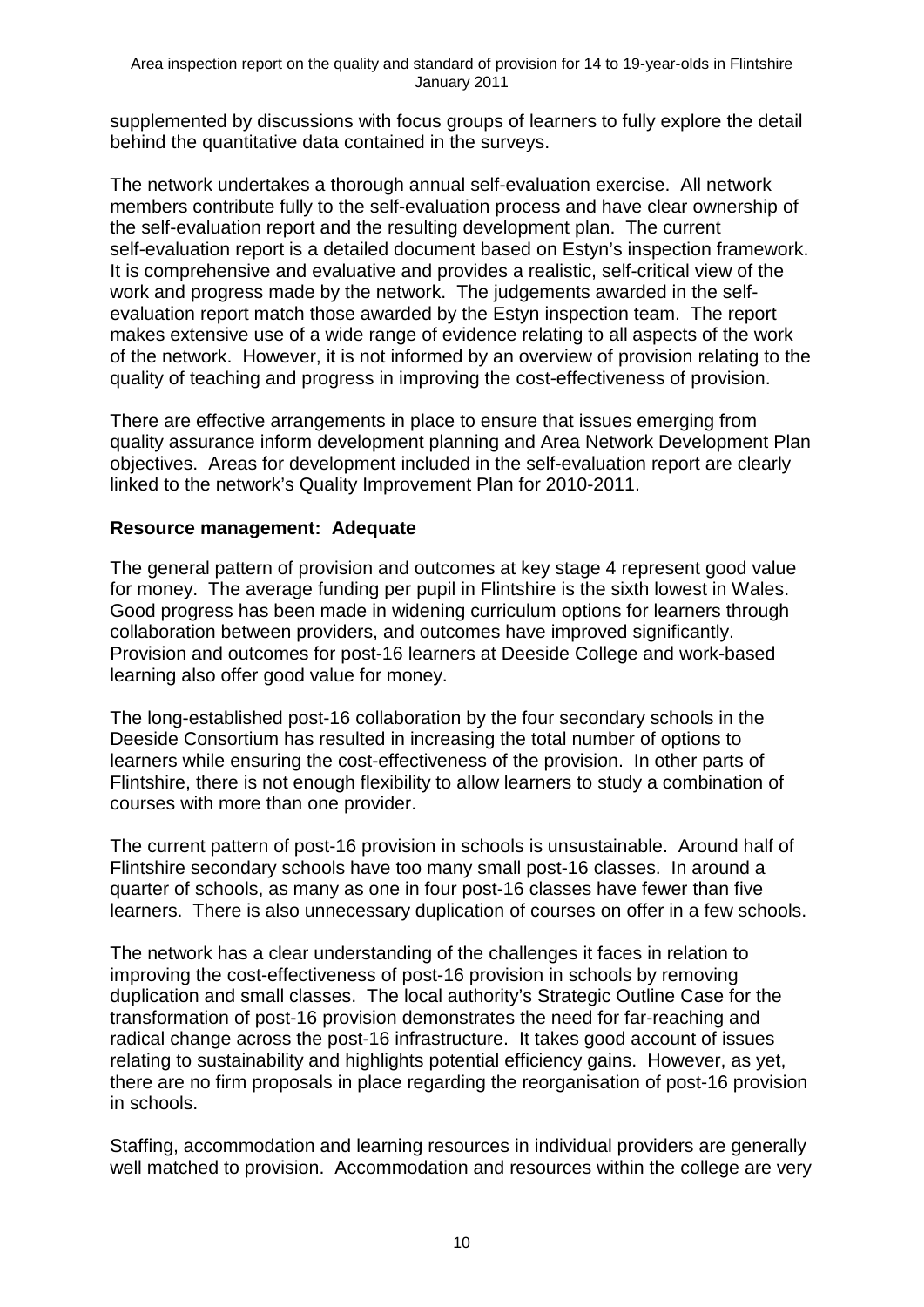good and good specialist resources for applied courses and work-based learning allow learners to learn in realistic work environments.

Work-based learners benefit from accessing a high standard of accommodation and a comprehensive range of suitable resources when attending off-the-job training. Many learners work in a wide range of workplaces which gives them appropriate opportunities to collect national vocational awards.

Providers have enough well-qualified and experienced staff to deliver the courses for 14 to 19-year-old learners. Teaching by non-specialists is very rare. All providers have well-planned continuing professional development opportunities for staff that support the development of the network's 14-19 strategy. These include conferences for curriculum leaders and headteacher forums.

Good use has been made of Area Network Development Plan funds to support initiatives, including providing new technology, supporting collaborative working at key stage 4, training for learning coaching and setting up a project for learners at risk of being not in employment, education or training.

All secondary schools and Deeside College have virtual learning environments and video conferencing facilities. The network has also supported the purchase of a computer suite located at the Learning Core Centre. The Learning Core Centre offers a high quality environment for the delivery of collaborative courses.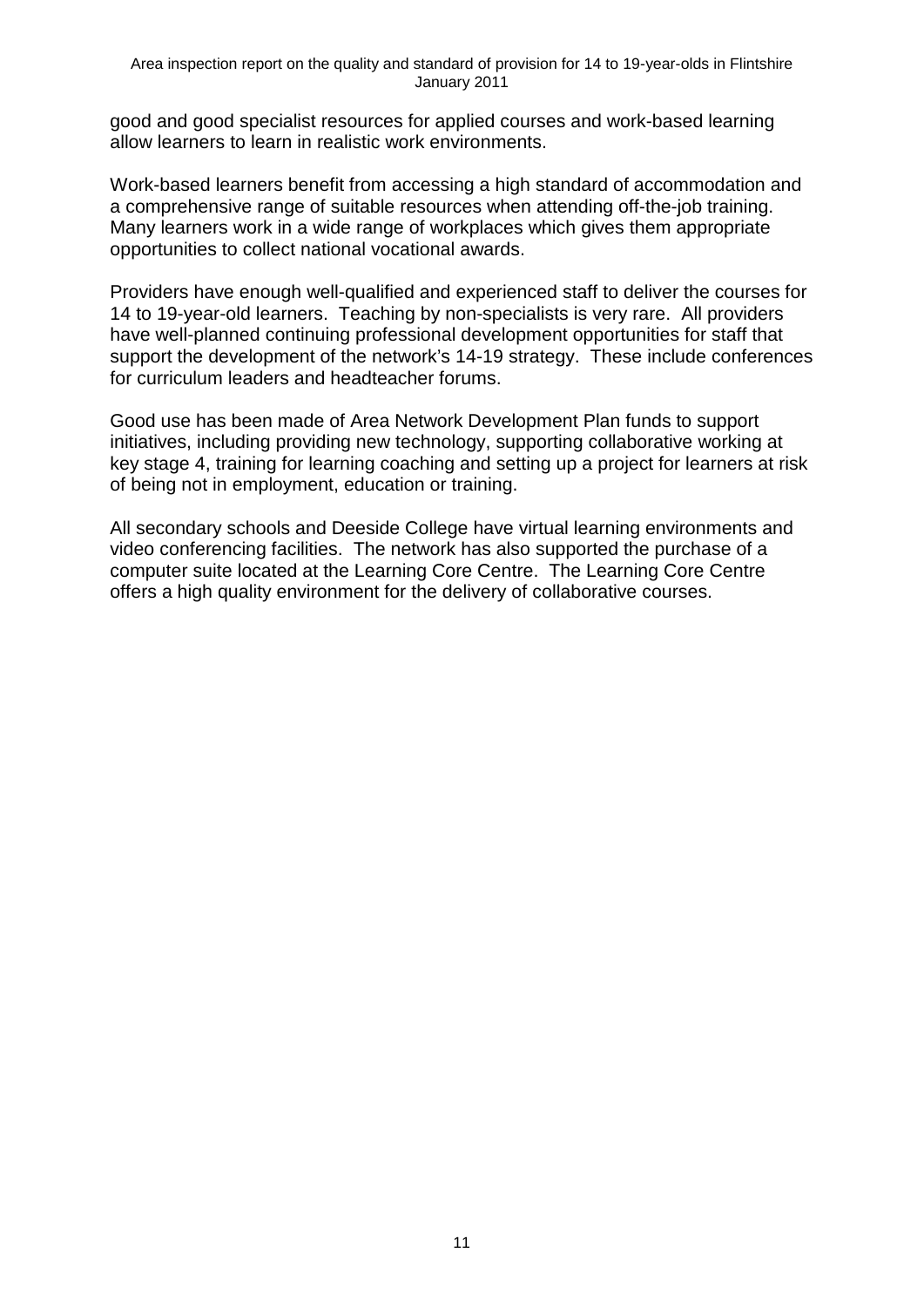### **Appendix 1**

#### **Evidence base of the inspection**

Seven inspectors spent a total of 54 days inspecting standards and the quality of provision of education and training for 14 to 19-year-olds in Flintshire. The inspection team included a nominee who is chair of the Flintshire 14-19 network.

The inspectors considered:

- previous Estyn inspection reports on providers;
- documents from the Welsh Assembly Government and the Wales Audit Office;
- local plans and strategies;
- data on learner outcomes provided by the Welsh Assembly Government in relation to the 14 to 19-year-olds of the area, including information on the rates at which learners complete and attain their qualifications and training frameworks;
- data from all providers on their current provision and take-up; and
- the 14-19 network's self-evaluation report.

Members of the team had meetings with:

- managers with specific responsibility for the area within the Welsh Assembly Government, representatives from the 14-19 network group and senior leaders from the local authority and Deeside College to explain the inspection process and to respond to any questions;
- senior managers in secondary schools, Deeside College and North Wales Training;
- focus groups representing 14 to 19-year-old learners;
- the local authority, Careers Wales, Flintshire Local Voluntary Council and leaders of the 14-19 networks; and
- representatives from the 14-19 network group, providers and the local authority to give feedback on the inspection's provisional findings.